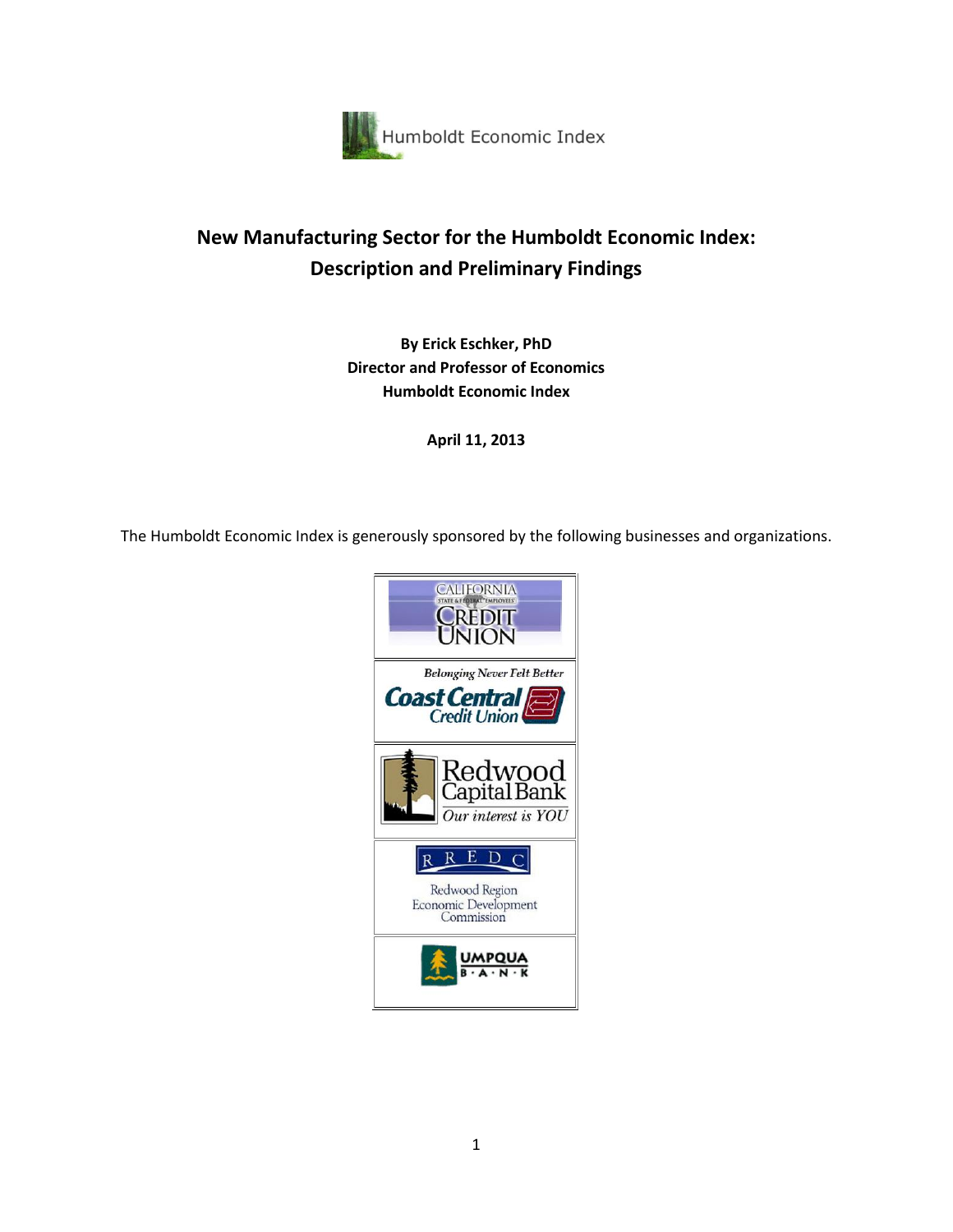### Introduction

The Humboldt Economic Index (HEI) will soon track a new manufacturing sector for Humboldt County. This new sector broadens and replaces the current lumber-based manufacturing sector by adding niche manufacturing from a variety of industries. The current sector is based on a combination of payroll employment and board feet of lumber production at major county lumber companies. The new sector will add employment and production from other types of manufacturers.

There will also be a new productions orders index added to the existing three leading indicators. This new productions orders index replaces the discontinued manufacturing orders index which used to track orders for board feet of lumber from our major county lumber companies.

## Background

The Humboldt Economic Index has been produced by the Economics Department at Humboldt State University since 1996. It measures changes in the local economy using data from local businesses and organizations. The data are compiled into a seasonally adjusted Composite Index that shows changes relative to the base month (January 1994). The Composite Index is a weighted combination of six individual sectors of the local economy. Those sectors are Home Sales, Total County Employment, Hospitality, Retail Sales, Electricity Consumption, and Lumber-based Manufacturing.

Local economic development professionals and business people asked about the state of non-lumber based manufacturing in the county. This included people at Redwood Region Economic Development Commission, Humboldt County Workforce Investment Board, the Prosperity! Network, and Rotary Club meetings. They knew that lumber was declining in relative and absolute importance in Humboldt County. Data from the California Employment Development Department's California Regional Economies Employment Series shows the decline in lumber manufacturing using the North American Industry Classification System (NAICS). In Humboldt County from 1990 to 2010, the percent of manufacturing establishments that are wood product manufacturers fell from 21.3% to 11.5%. Over the same time span, wood product employment as a percent of manufacturing employment fell from 61.8% to 39.2%. The graph below shows that total wages in wood product manufacturing as a percent of total manufacturing wages fell from 68.2% to 47.1%. Thus, while lumber-based manufacturing is still significant within the county, the rise of other types of manufacturing is unquestionable.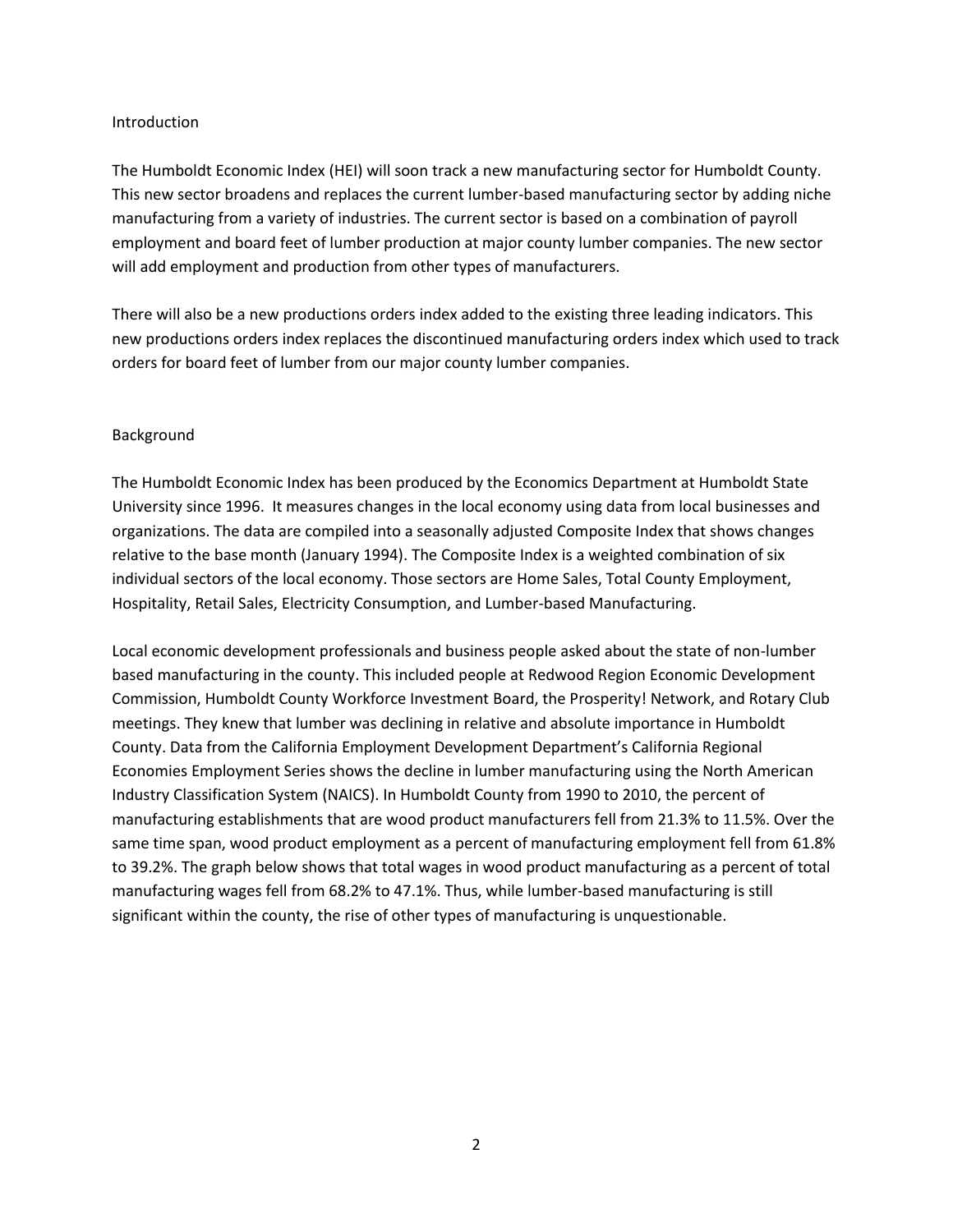

Starting in spring of 2009, the Humboldt Economic Index Director and student assistants began creating the new manufacturing based sector. Students included Eloy Sosa, Kevin Davis, Rattnak Sokom, and Nathan Freney. The strategy was to find existing manufacturing surveys or surveys of purchasing managers and follow established methods. Helpful papers included The Institute for Supply Management's Report On Business, The Federal Reserve Bank of New York's Empire State Manufacturing Survey, Schnorbus and Israilivich 1987, Israilivich, Schnorbus and Schneider 1989, and Deitz and Steindel 2005. Many of the best known regional manufacturing indices collect data on production quantities, input use such as payroll and energy use, and shipments. They also collected information about future business conditions in order to provide a forecast for manufacturing.

We needed to keep our survey simple so that it wouldn't be a burden for people to report their company's data. We decided to collect three pieces of information each month: 1) quantity of production, 2) headcount of employees, and 3) unfilled production orders.

Efforts in contacting data providers began in fall 2010 and are continuing. Many local businesses have been very eager to share their data with us, in part because we promise to never release data that can be identified as belonging to a particular business. We only release the overall index value, which averages the data from all the individual data providers.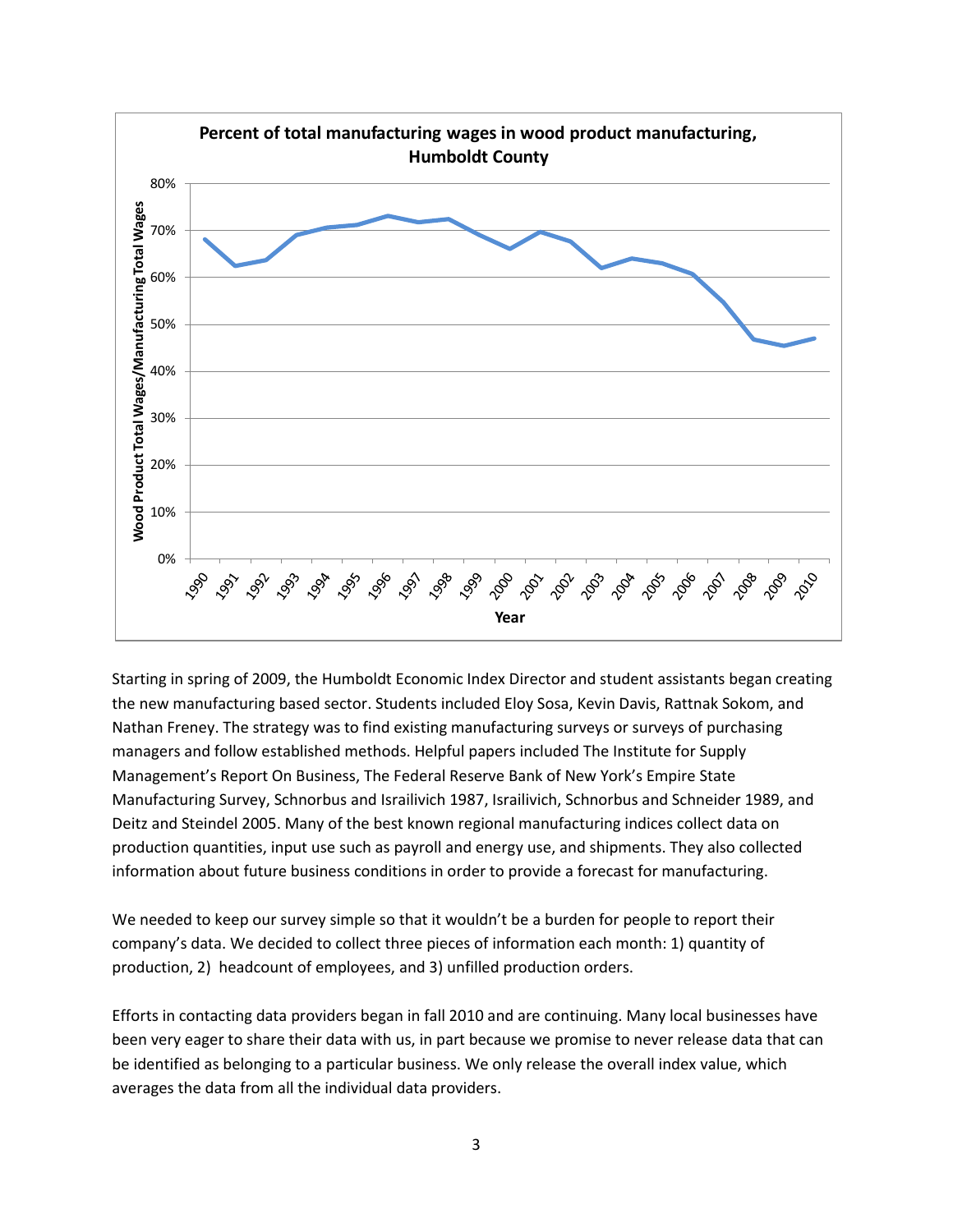The challenge with manufacturing is that once you leave a specific industry, such as wood products manufacturing, then aggregating production quantities and orders becomes a challenge. For example, how do you add barrels of wine to the number of cabinets produced in order to get an overall amount? There is no simple solution to this question, so we made reasonable decisions in order for us to form our manufacturing index. There are also challenges when folding in a new sector to the overall Composite Index which must be addressed to preserve continuity.

### Preliminary Results

Some firms began sending monthly data in 2011 and others began in 2012 or 2013. Additionally, some firms provided back data for earlier years. Our sample size is too small to present comprehensive results at this time, but we give some preliminary findings about the change in activity at county manufacturers below. We compare changes in production, the number of employees, and unfilled production orders for firms where we have at least some data in both 2011 and 2012. We only compare comparable months, so for example, if a firm supplied us with data starting August 2011, we compare August-December 2012 with August-December of 2011. This is in order to remove any seasonal effects.

For firms where data exist in both 2011 and 2012, 62.5% decreased production in 2012 compared to 2011 and 37.5% increased production. In terms of employees, 37.5% increased the number of employees and 37.5% decreased the number of employees while 25% did not change the number of employees. Finally, 62.5% of firms saw no change in unfilled orders, while 25% saw a decrease in orders and 12.5% reported an increase.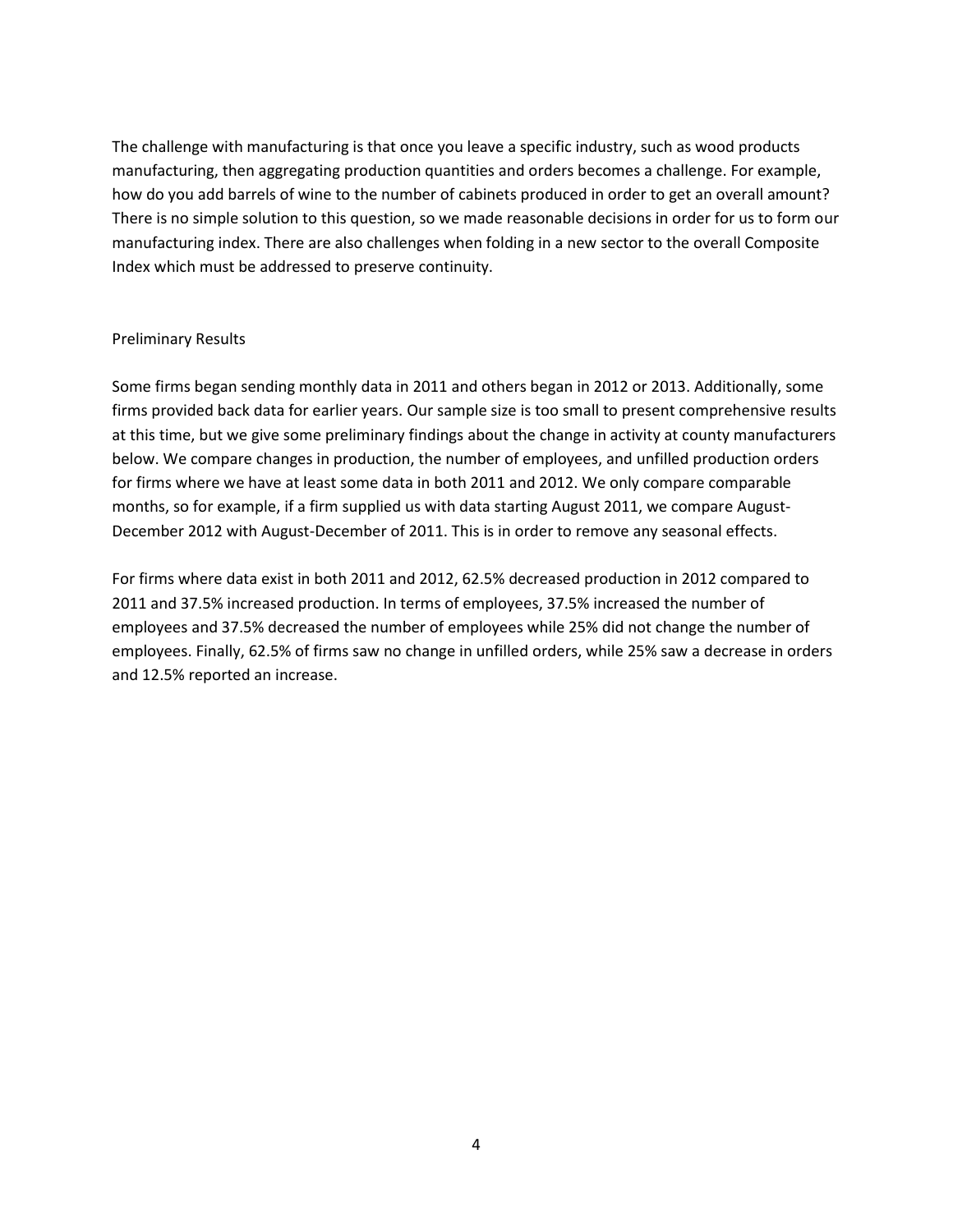

For our small sample of manufacturers production growth ranged from -86% to 37% from 2011 to 2012, with an average growth rate in production of -11%. The range for employee growth is -25% to 27% with an average growth rate in employees of 1%. Finally, the range for unfilled order growth is -16% to 12%, with an average growth rate of -1%.

Overall, these findings point to a somewhat reduced level of manufacturing from 2011 to 2012, based on changes in production and employees. Unfilled orders are largely unchanged, which points to a 2013 being very much like 2012.

We expect to have enough data to begin regularly reporting on the manufacturing sector in Humboldt County later this year.

# References

California Regional Economies Employment Series, State of California Employment Development Department <<http://www.labormarketinfo.edd.ca.gov/Content.asp?pageid=173> >.